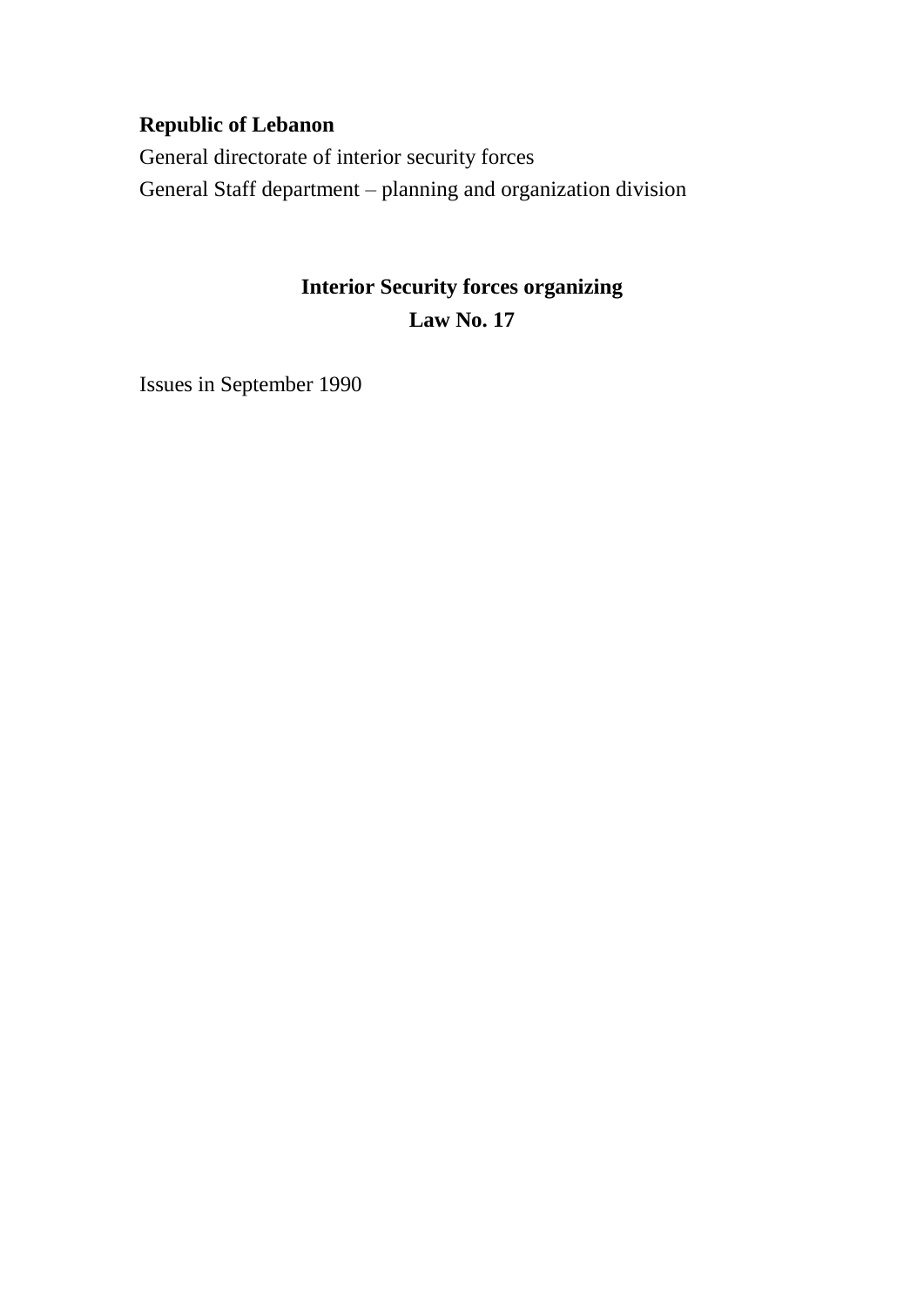# **Law No. 17**

# **Interior Security forces organizing**

The parliament hereby passes the following:

Whereas the president of republic shall issue the following law:

Sole article: the motion of interior security forces organizing was confirmed, as per the amendments of the mutual parliament committees, and as modified by the parliament in the articles:

13-18-19-20-21-22 thereof.

This law shall be in force as from the date of issuance.

| Issued by the President of Republic | Beirut on $6/9/1990$       |
|-------------------------------------|----------------------------|
| Prime minister                      | Signature: Elias Al Hirawi |
| Signature: Salim Al Hoss            |                            |

# **Minister of interior**

Signature: Elias Al Khazen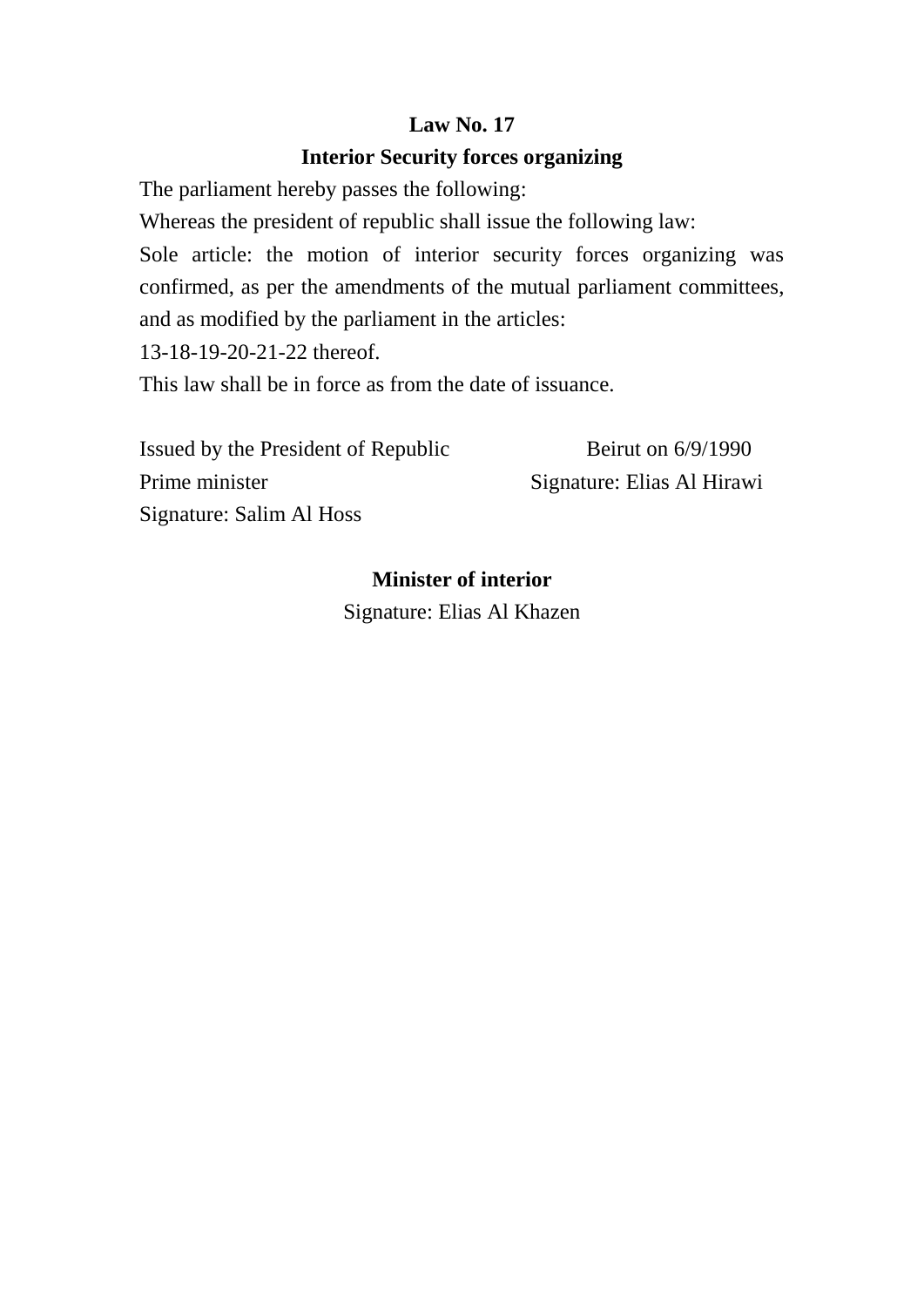#### Interior Security forces organizing law

#### **First part**

General organization of interior security forces

#### **First section**

Organizing of interior security forces

### **First chapter**

Definition of interior security forces and determining the duties thereof **Article first**: the interior security forces are general armed forces, and its authorities incorporating all the Lebanese lands as well as the territorial waters and airs thereof, its duties are including but not limited to:

# 1- **in the field of administrational supervision unit:**

- a- Preserving order and security support.
- b- Providing communal peace.
- c- Protecting publics and properties.
- d- Preserving freedoms within the law.
- e- Implementing law and other related decrees.
- 2- **In the field of jurisdictional supervision unit:**
- a- Performing the duties of jurisdictional supervision unit.
- b- Executing juridical assignments and writs.
- c- Implementing judgments and legal orders.
- 3- **In the other fields:**
- a- Supporting general authorities in performing the duties thereof.
- b- Guarding decided by the competent authorities, of institutions and public organizations.
- c- Guarding prisons and managing the same when required.
- d- Protecting the diplomatic missions in Lebanon.

**Article second**: the interior security forces are subject to the authority of the ministry of interior, and shall abide by the military laws and regulations, unless the exclusions defined by other laws and regulations.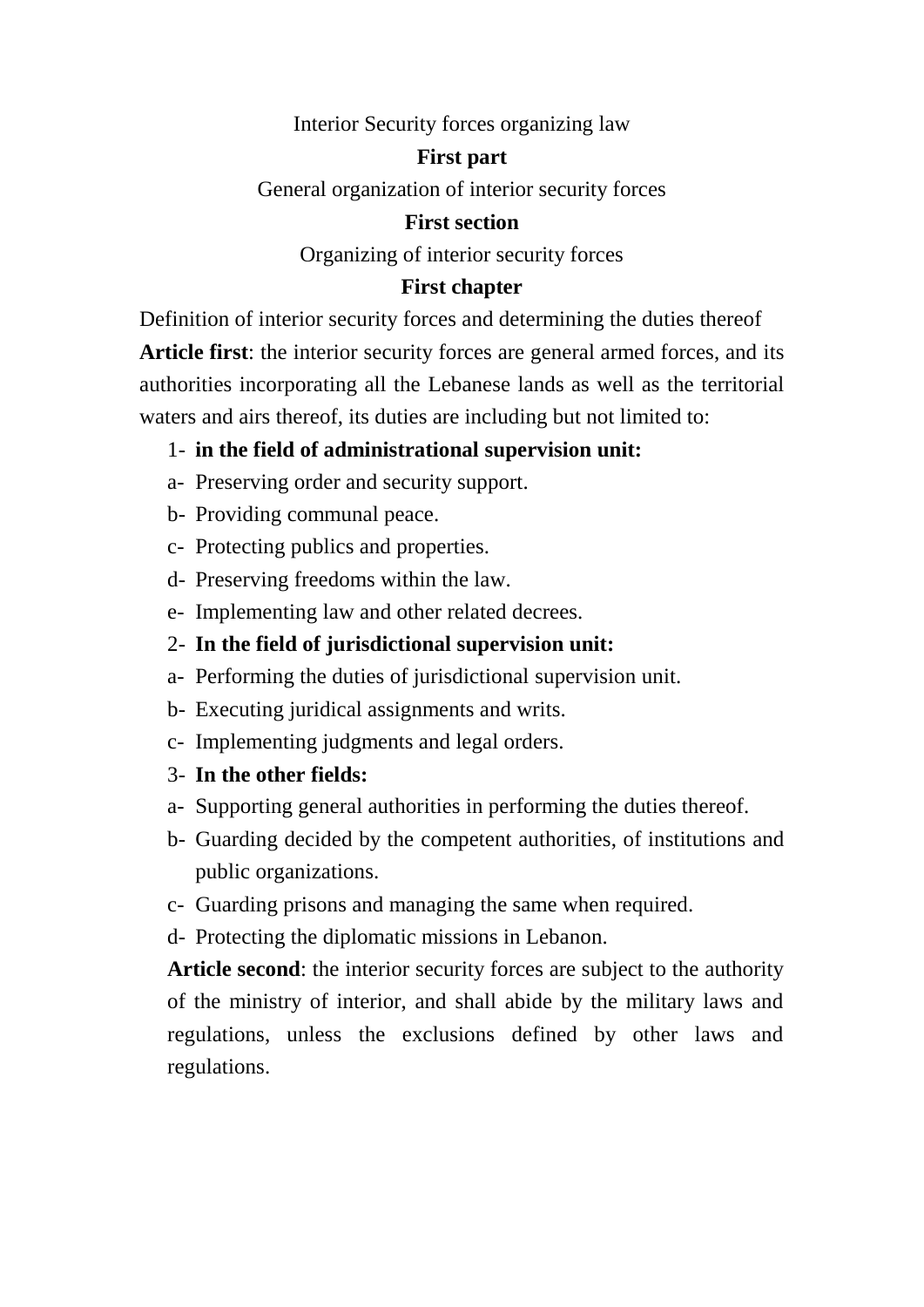## **Second chapter**

# **Interior Security forces units and leading administration therein**

**Article third:** in this law, the following phrases shall have the corresponding meaning attached thereto:

# **-Director General**:

Shall mean the general director of the interior security forces.

# -**Director General**:

Shall mean the general director of the security forces.

## **-Inspector general**:

The inspector general of the interior security forces.

# **- The institution**:

Institution of interior security forces

# - **Interior security forces staff, or interior security forces members**

All officers, noncommissioned officers and members of the security forces department, including reserves and recruits during their original service at the interior security forces.

# **- Interior security forces officers:**

All officers of the interior security forces department, including the reserve officers during their original service at the interior security force.

# **- Units:**

All units and different formations of security force whatever the account thereof.

## **- Army officers:**

The officers of the main institutions related to the ministry of national defense.

Army staff:

The army privates of the main institutions related to the ministry of national defense.

**Article four**th: the interior security forces including the following forces:

- 1- Territorial police
- 2- Mobile forces
- 3- Beirut police
- 4- Institution of interior security forces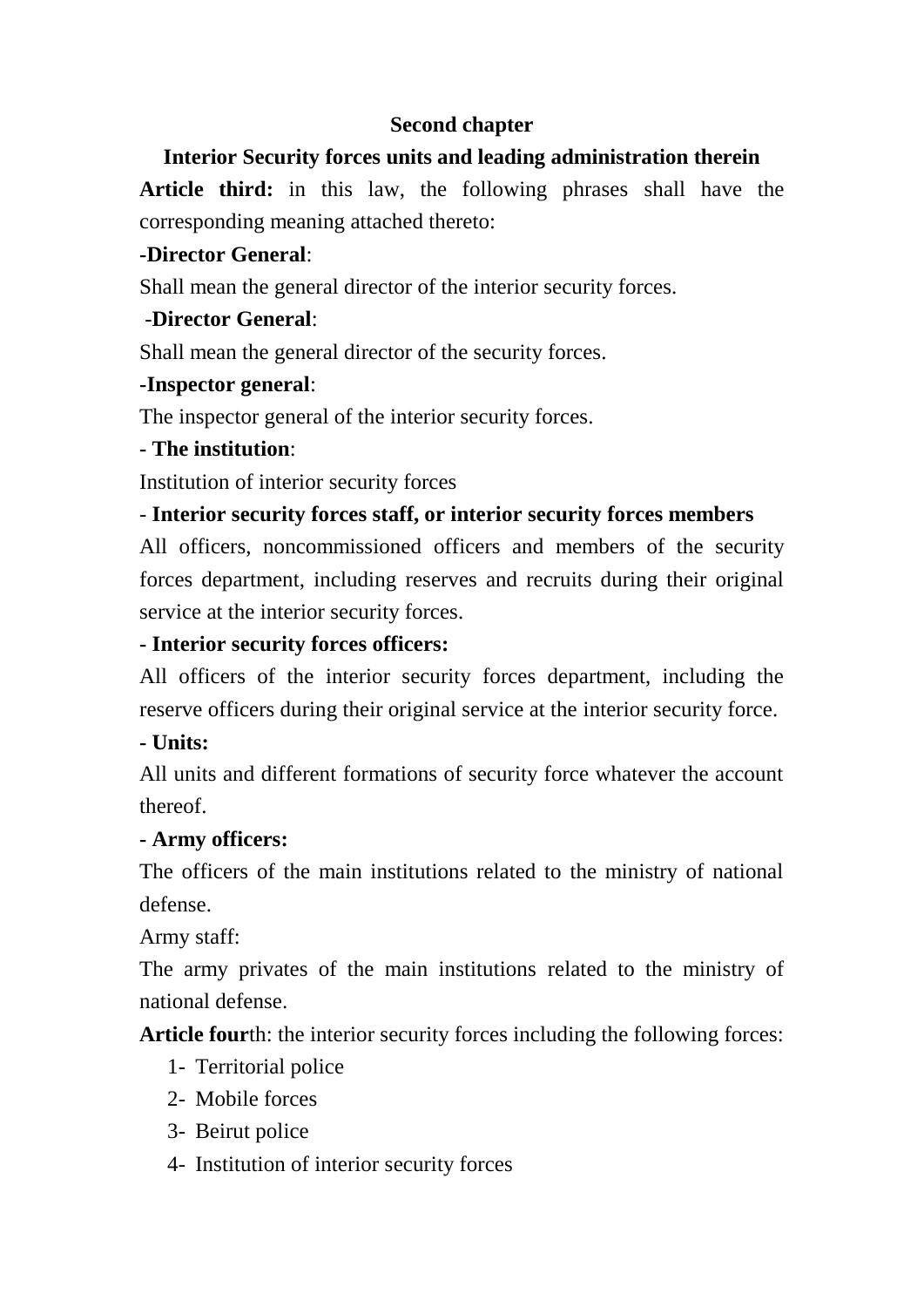5- Embassies, administrations and institutions security department.

Each of these forced are comprising a unit, whereas, the mutual cases between such units and the required methods to execute the same shall be unified and assigned to one central administrational unit under the supervision of the director general.

Concerning social, cultural and intellectual services performed to the interior security forces, including managing the funds of private nature which established for such purpose, it shall be assigned to special unit subject also to the director general.

**Article fi**fth: the leader units at the interior security forces are consisting of:

- 1- General directorate of interior security forces, including the director general, staff and central administration.
- 2- General investigation department of interior security forces
- 3- Territorial police headquarter.
- 4- Mobile forces headquarter.
- 5- Beirut police headquarter.
- 6- Judicial police headquarter.
- 7- Embassies, administrations and public institutions security headquarter.
- 8- Institution of interior security forces headquarter.
- 9- Social services headquarter.
- 10- Commanding council.

**Article six**th: the units are organized as follows:

- 1- **General staff**: including the divisions assigned with preparing studies and providing advises to the director general.
- 2- **Central administration**: including the administrational and technical sectors assigned with supervising the funds, equipments, supplies, of interior security forces, and the related premises or under the supervision thereof.
- 3- **Social services administration**: including interior security forces magazine and the funds of the special nature established by decrees in favor of interior security forces, as well as the related institution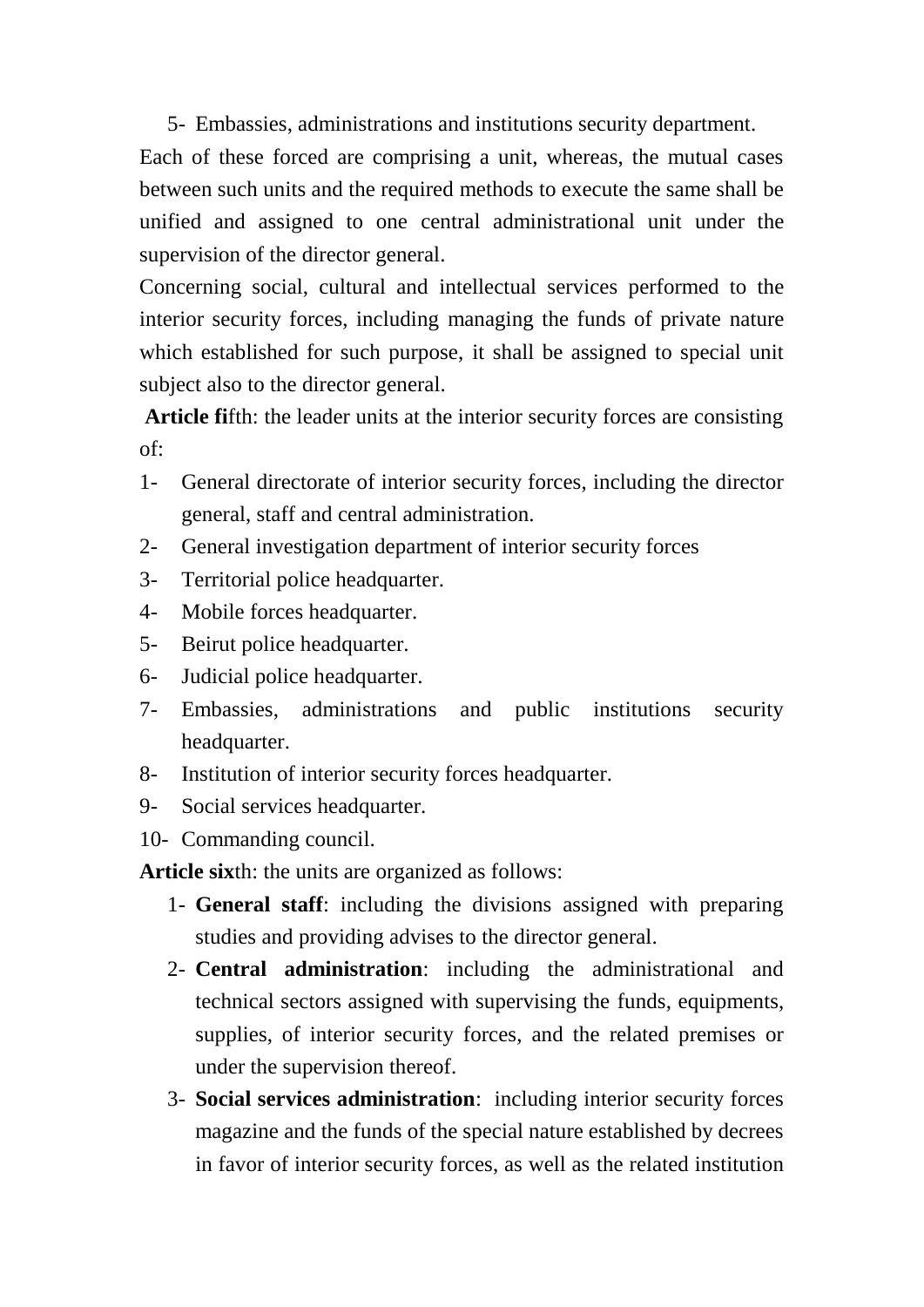to such funds, and clubs and other cultural, intellectual and social services.

- 4- **Territorial police**: including all divisions working outside Beirut, excluding the ones attached either totally or partially with any other units.
- 5- **Mobile forces**: these forces comprising the general reserve in the interior security forces which must be prepared in term of quantity, origination, provision and training for security protection operations and establishing the same, specially the significant operations in all the Lebanese areas, comprising all the mobile units within and outside Beirut.
- 6- **Beirut police:** its authorities include the territorial scope of Beirut city, including all working units working therein, excluding the ones attached partially or totally to other units.
- 7- **Juridical police:** its authorities include all the Lebanese lands, including the scientific supervision unit, tourism supervision unit, as well crime control and researching and investigation units.
- 8- **Embassies, administrations, and public institutions security department:** with powers comprising all the Lebanese territories, including all the units assigned with guarding and protecting diplomatic missions in Lebanon and the affiliates thereof as well as administrations and public institutions.
- 9- **Institution of interior security forces**: including all colleges and interior security forces schools and the training centers therein.

**Article seventh**: the organizational structure of the interior security forces in all its units and divisions, as well as the powers and obligations of the responsibilities of the leaders shall be determined by a decree decided by the council of ministers according to a suggestion of the prime minister, having reviewed the opinion of the commanding council, without any contradictions with the contents of this law.

**Article eight**h: 1- a decree taken by the council of ministers as per the suggestion of the minister of interior after reviewing the opinion of the commanding council: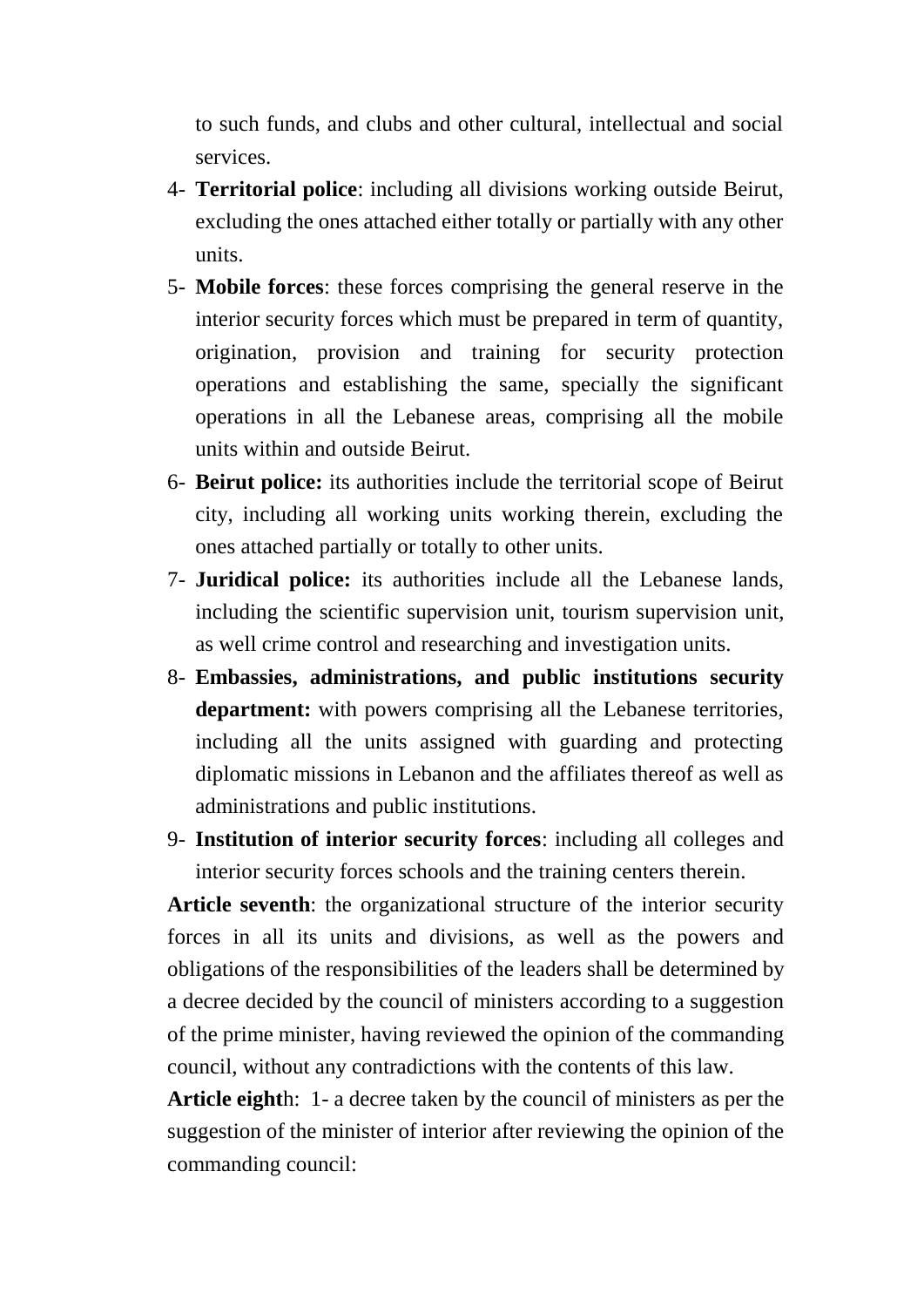- a- Establishing divisions and determining their names according to the organizational structure stated in the previous article No. seven.
- b- The schedule of amount and equipments of the interior security forces.

2- This decree shall stand as a general structure of interior security forces and the counting and equipments thereof, and shall be executed in stages, where the additional credits required to perform the decisions of the mentioned year shall be calculated in the budget of each year.

**Article ninth**: the general directorate of interior security forces shall be managed by director general connected directly to the minister of interior, this position shall be granted to an noncommissioned officers ranking as colonel and above of the interior security forces, or a civilian noncommissioned officers of the first class, in some exceptional cases to an army officer ranking as colonel and above.

The director general of interior security forces shall be appointed and dismissed by a decree decided in the council of ministers as per a suggestion of the ministry of interior.

Article ten: the director general shall report to the authority of the ministry of interior and his assignments shall include:

- 1- Performing all the liabilities of the general directorate and supervising all the members of the interior security forces controlling and coordinating their activities
- 2- Submitting suggestions aiming to identify the personnel, and taking or ordering all the required arrangement to be taken to fill such personnel in accordance within the allotted credits.
- 3- Issuing instructions within the limits of this law and other laws and regulations in force in all the fields in which unified principles shall be determined, rules concerning mutual actions, or coordinating the different activities of the interior security forces members.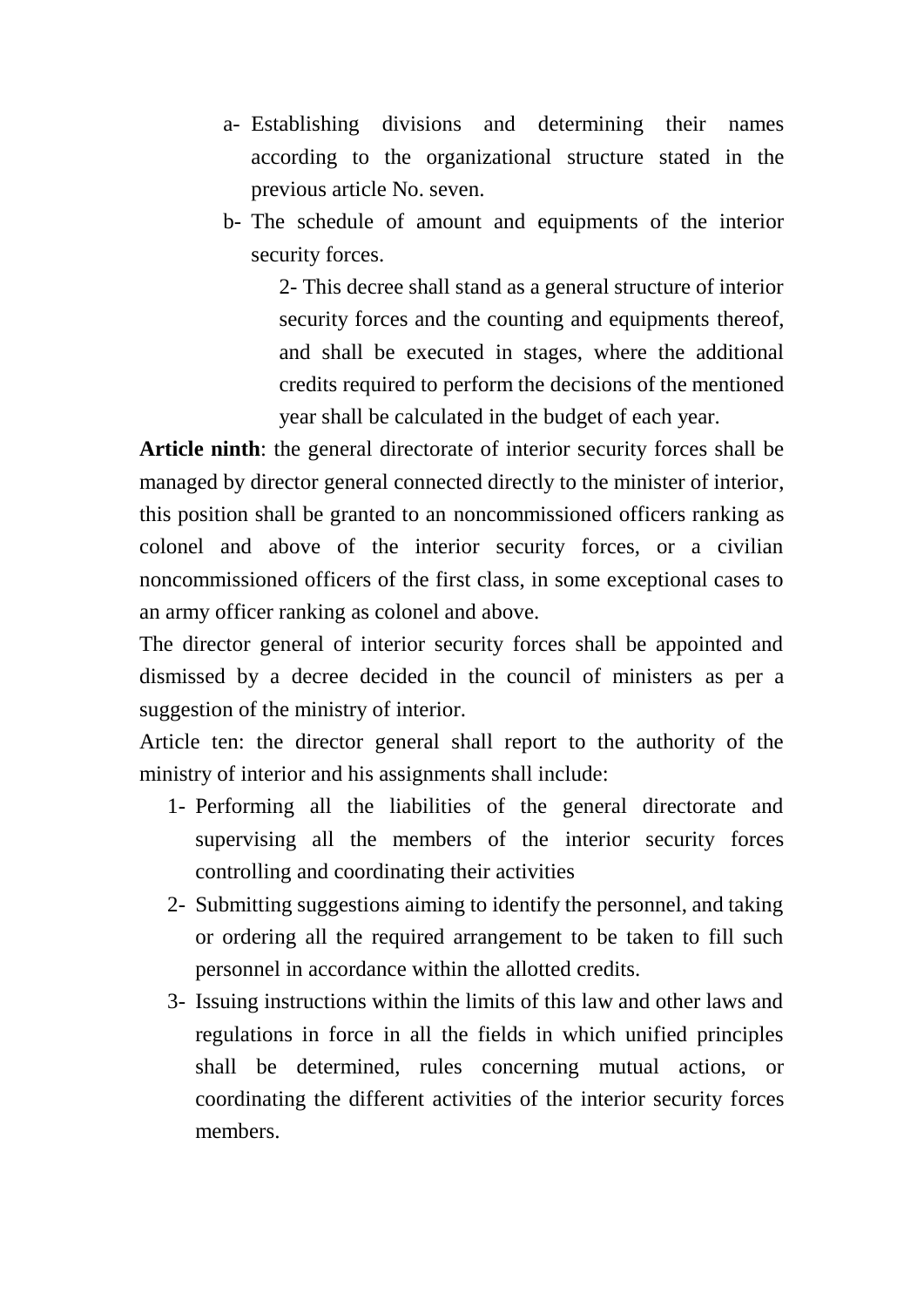- 4- Providing the required liaison with the directors general and all other authorities in different ministries in addition to the army headquarter.
- 5- Generally, to maintain performing all the arrangements related to him as per the rules and regulations of this law and the other laws and regulations in force.

Article eleven: 1- the chief of staff is connected directly to the director general and shall be appointed from the interior security forces officers in the actual service and ranking minimum as colonel and above, as per a decree submitted by the suggestion of the ministry of interior after reviewing the director general opinion.

2- The duties of the chief of staff shall be determined as follows:

a- Assisting the director general on his duties, and submitting consulting opinion in the operations falling under the authority of the director general.

b- Following up the execution of the director general decisions, also maintaining coordination between the different staff divisions and the harmony of the operations therein.

3- He may be authorized of signature on behalf of the director general in any matter not concerning the principles of organizing and behavioral conditions relating to the workers in the interior security forces, and with any matter that not causing to make any funds agreement.

4- Practicing all his rights and powers as a unit leader in term of the staff members.

Article twelve: the inspector general shall be connected directly to the minister of interior, and shall be appointed according to a decree as per the suggestion of the ministry of interior amongst the officers at the interior security forces within the actual service, and ranking as colonel and above.

Article thirteen: the inspector general shall assist a number of investigating officers, and his duties shall be as follows: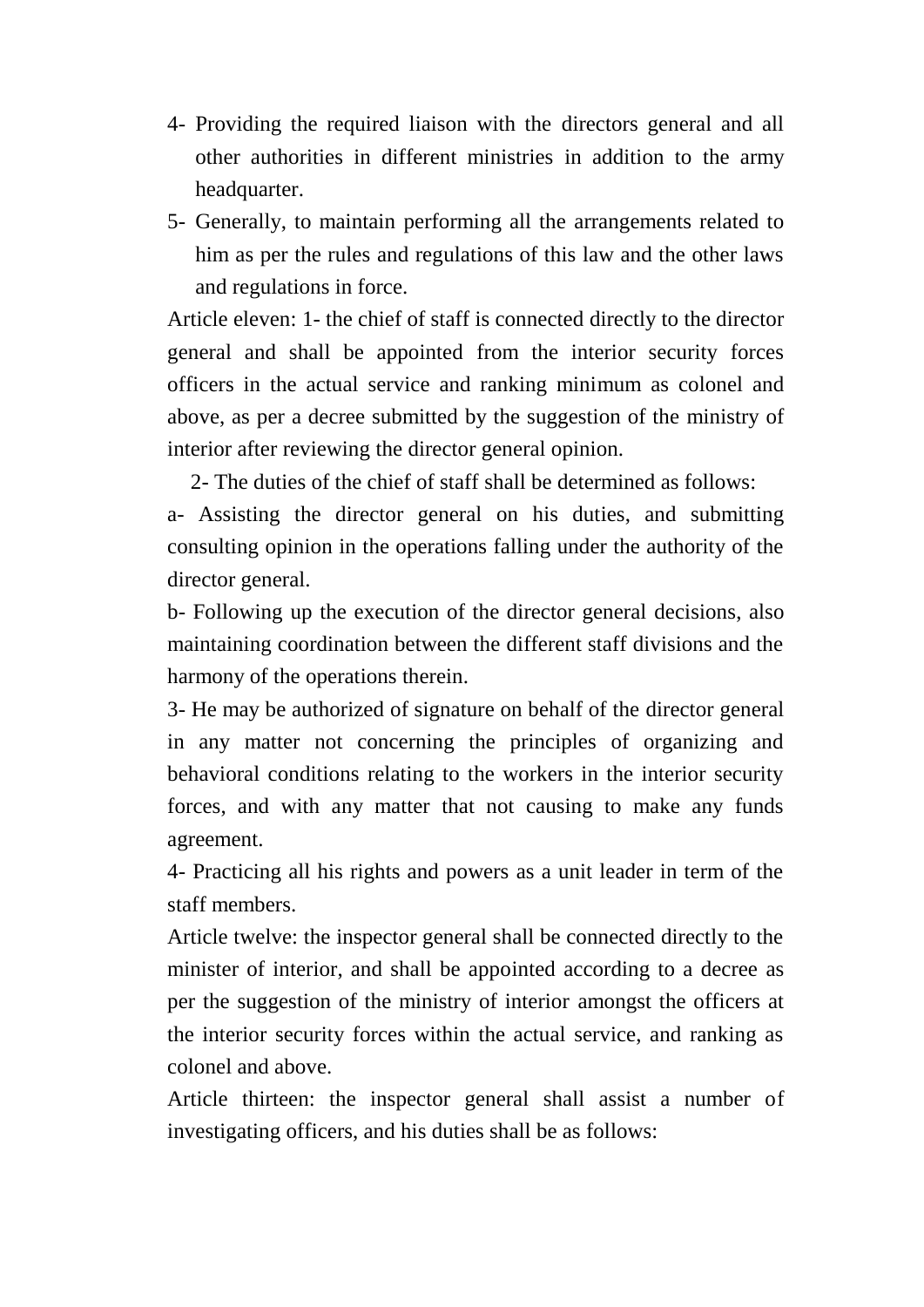- 1- Supervising service in all the divisions thereof and in all different units of interior security forces, provided that such supervision shall be made in the branches and divisions of the general directorate under the knowledge of the director general.
- 2- Ensuring that the service is organized and executed within the limits of the valid rules and regulations.
- 3- Ensuring that the members of interior security forces are not interfering with the political affaires or local disputes.
- 4- Being familiar with the spirit of the members of interior security forces.
- 5- Investigating any news or complaints referred by the minister of interiors concerning the members of interior security forces actions which are against the law and order.
- 6- Suggesting arrangements aiming to improve the situations of the interior security forces and the services thereof.

**Article fourteenth:** the inspector general may impose the proper punishments, within the powers granted to the units' leaders as per this law, for any breach to the general system, which may occur in his presence, during the performance of his duties.

Moreover, the inspector general shall suggest to the director general the punishments he may suggest during his inspection tours, the latter shall have the right to ratify the same or taking proper punishments in that regard, provided that, he shall notify the inspector general with the implemented or ratified punishments.

Whereas, the inspector general shall submit his reports to the minister of interior and the director general including his remarks and suggestions concerning the breaches he verified, the minister may request the director general to take the proper punishments and measures in that concern in accordance with the regulations of law.

**Article fifteenth**: the inspector general shall practice his authorities and rights related to the investigation unit members in his capacity as the unit leader.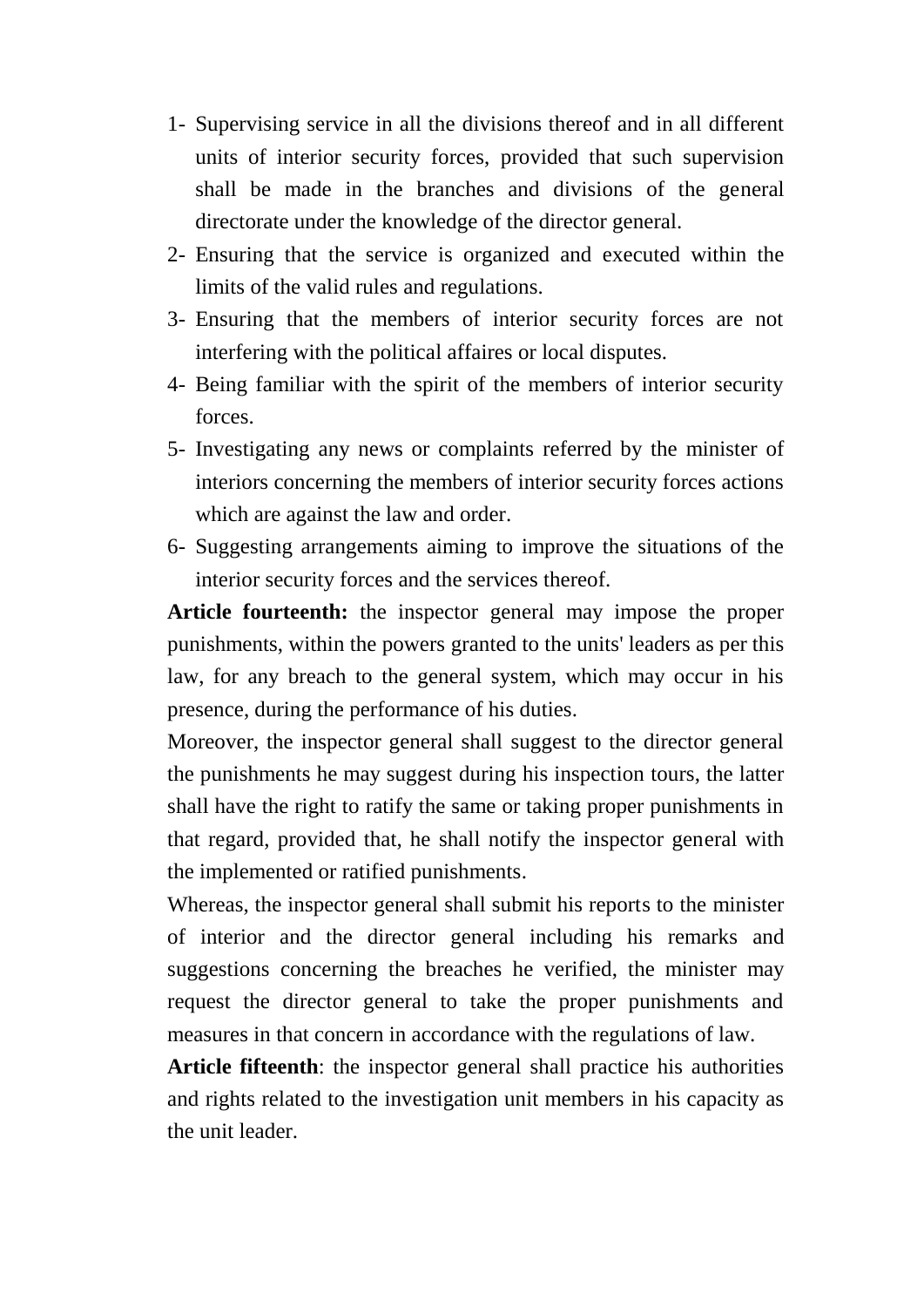**Article sixteen**: the headquarter and managements of units stated in the above mentioned article six of this law, shall be assigned to officers of interior security forces at their actual force ranking as colonel and above, and shall be appointed by a decree according to the suggestion of the minister of interior after reviewing the opinion of the director general, and each one of them shall be regarded as "unit leader.

**Article seventeen**: the units' leaders are connected directly to the director general and shall report to him, and shall take the responsibility of the units' leadership and supervising the same in accordance with the valid rules and regulations.

Whereas, the juridical police are subject to the direct authority of the director general of interior security forces, and shall report to him concerning the performance of the assignments specified to him in term of administrational and behavioral aspects as well as the assignments of the public security and inspection and control, and the ones related to technical section to support other divisions of the security forces, regarding the juridical assignments he shall be responsible with his units members directly before the attorney general in the matters not related to his subjection to the director general authority.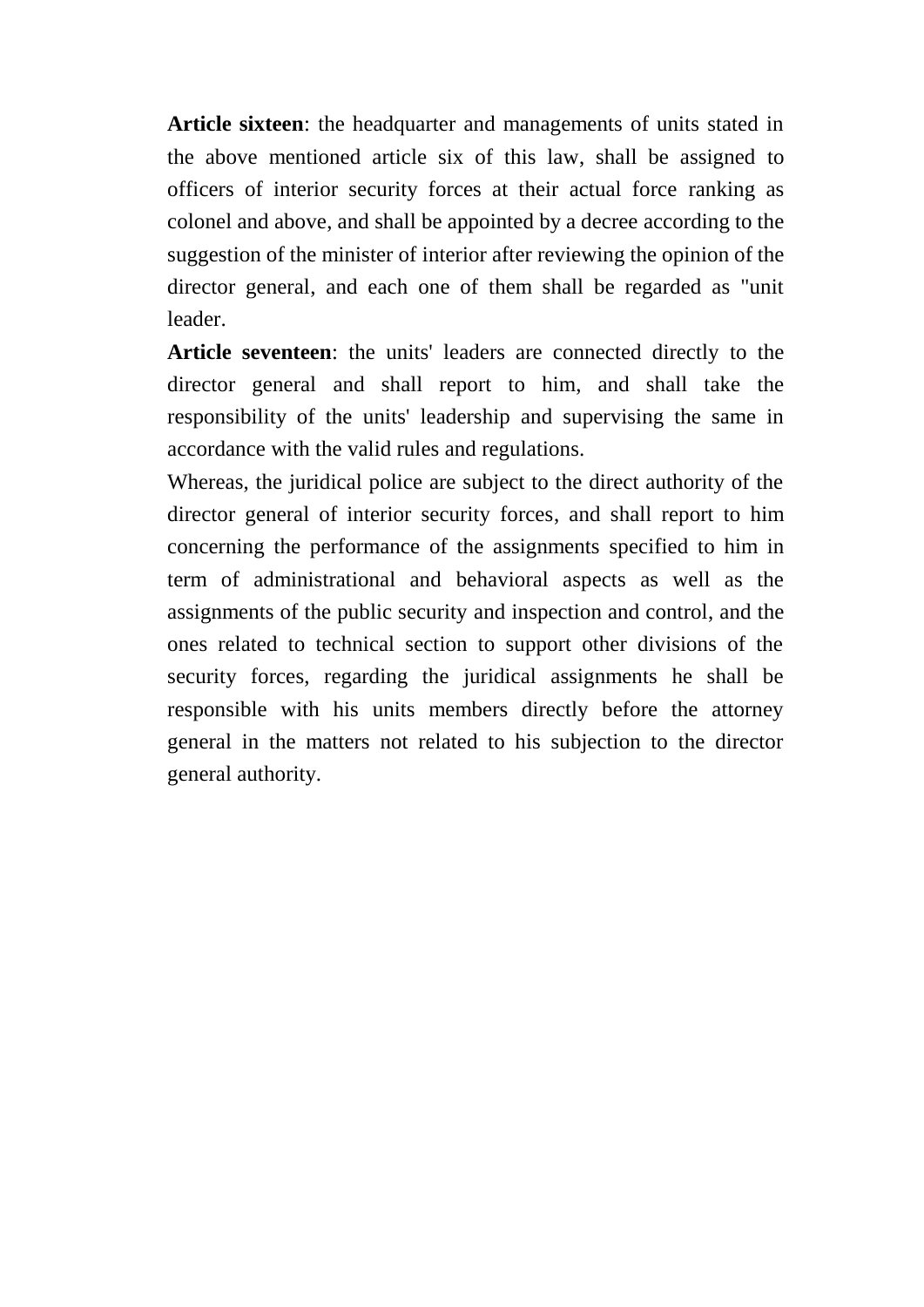# **Third Chapter**

## **Commanding council**

**Article eighteen**: 1- the commanding council are connected directly to the minister of interior, and shall consist of the following:

- director general (b) chairman
- inspector general ) members
- All the leaders of units specified in the article six of this law.

2- Any session in which a matter related to any member shall be discussed, shall be automatically removed from that session.

**Article nineteenth**: 1- the commanding council shall hold its sessions by a call of its chairman or by the by the order of half the members of the commanding council.

2- The council may call any one as it may seem proper to attend the sessions thereof.

3- The council discussion shall be totally top confidential.

4- The head of special affaires department shall undertake the assignments of the secretary.

**Article twenty**: the commanding council shall undertake the following assignments:

- 1- Proposing the establishment of units and the names thereof.
- 2- Providing projects for members' counts and required equipment.
- 3- Planning the detailed schedules of members and equipments.
- 4- Appointing trained policemen and trainee officials.
- 5- Suggesting the appointment of officers and specialist officers.
- 6- Terminating the volunteers' contracts of the trainee noncommissioned officers and trained policemen.
- 7- Rejecting the renewal of the volunteers contracts and the other noncommissioned officers acquiring poor rates,
- 8- Accepting the renewal of volunteers' contracts and noncommissioned officers as a notice for two years minimum.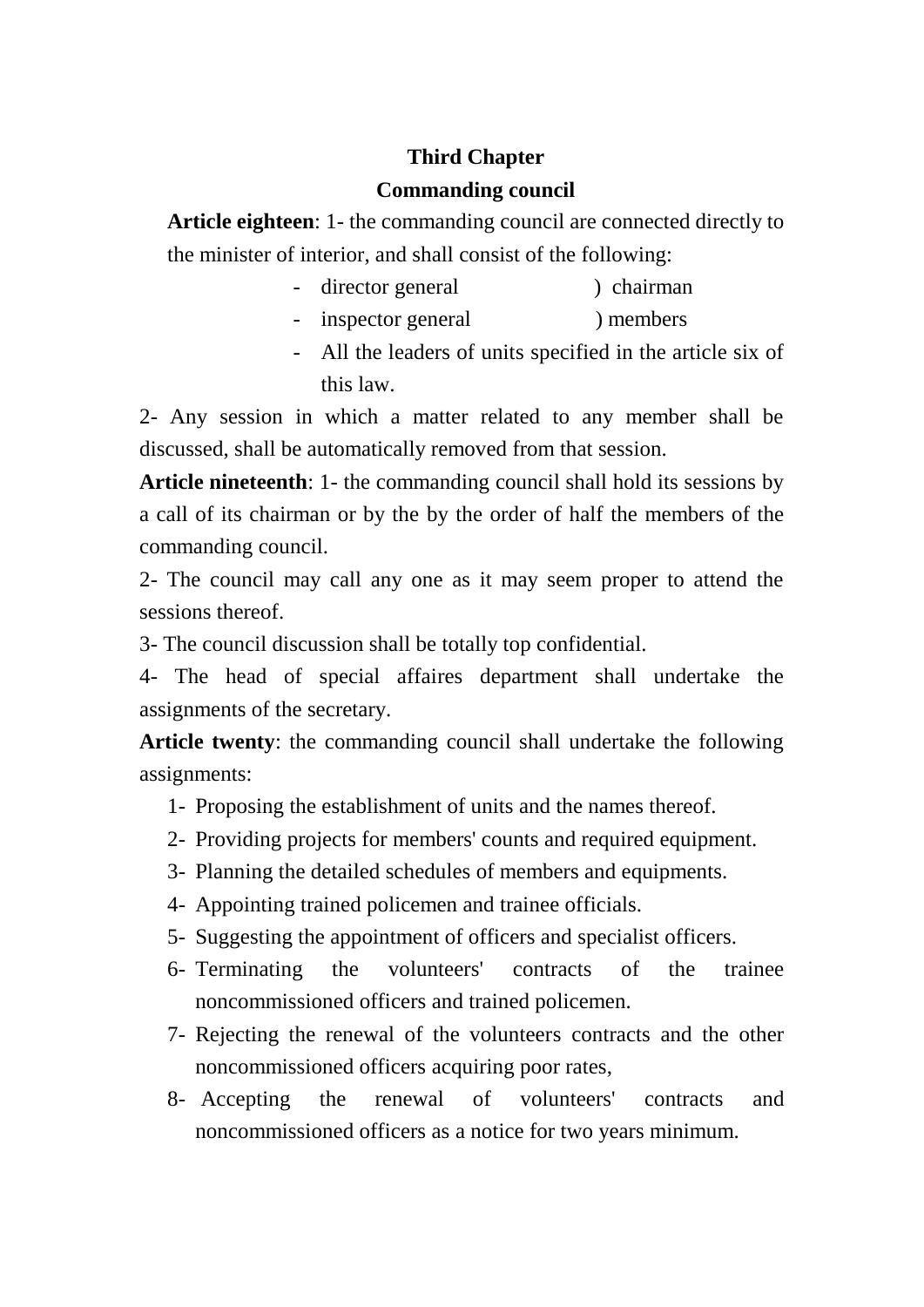- 9- Accepting the discharging of privates and noncommissioned officers for any force majeure.
- 10- Reducing the privates and noncommissioned officers seniority periods for promotions
- 11- Suggesting the granting of exceptional promotion seniority for officers ranking as major and less.
- 12- Promoting the martyrs of privates and noncommissioned officers of interior security forces after death.
- 13- Suggesting the promotion of the of interior security forces officers after death.
- 14- Selecting the accepted of qualified noncommissioned officers to the rank of lieutenant
- 15- Preparing the officers promotion schedules for a colonel and less.
- 16- Determining officers transfer centers except the inspector generals and unit leaders.
- 17- Applying the punishments of removal from the promotion schedules, concerning privates and officials.
- 18- Suggesting the striking off punishments of promotion schedules, and demotions, concerning officers ranking as colonel and less.
- 19- Assigning the officers centers except the units leaders who are subject to discipline transferring punishments.
- 20- Preprint the promotion schedules of privates and noncommissioned officers.
- 21- Establishing the volunteering systems.
- 22- Preparing the systems for qualification exams.
- 23- Setting the rules for separating members of interior security forces.
- 24- Preparing the instructions concerning the determining of rules and regulations for promotion, and the renewal of volunteers contracts and setting the transferring centers.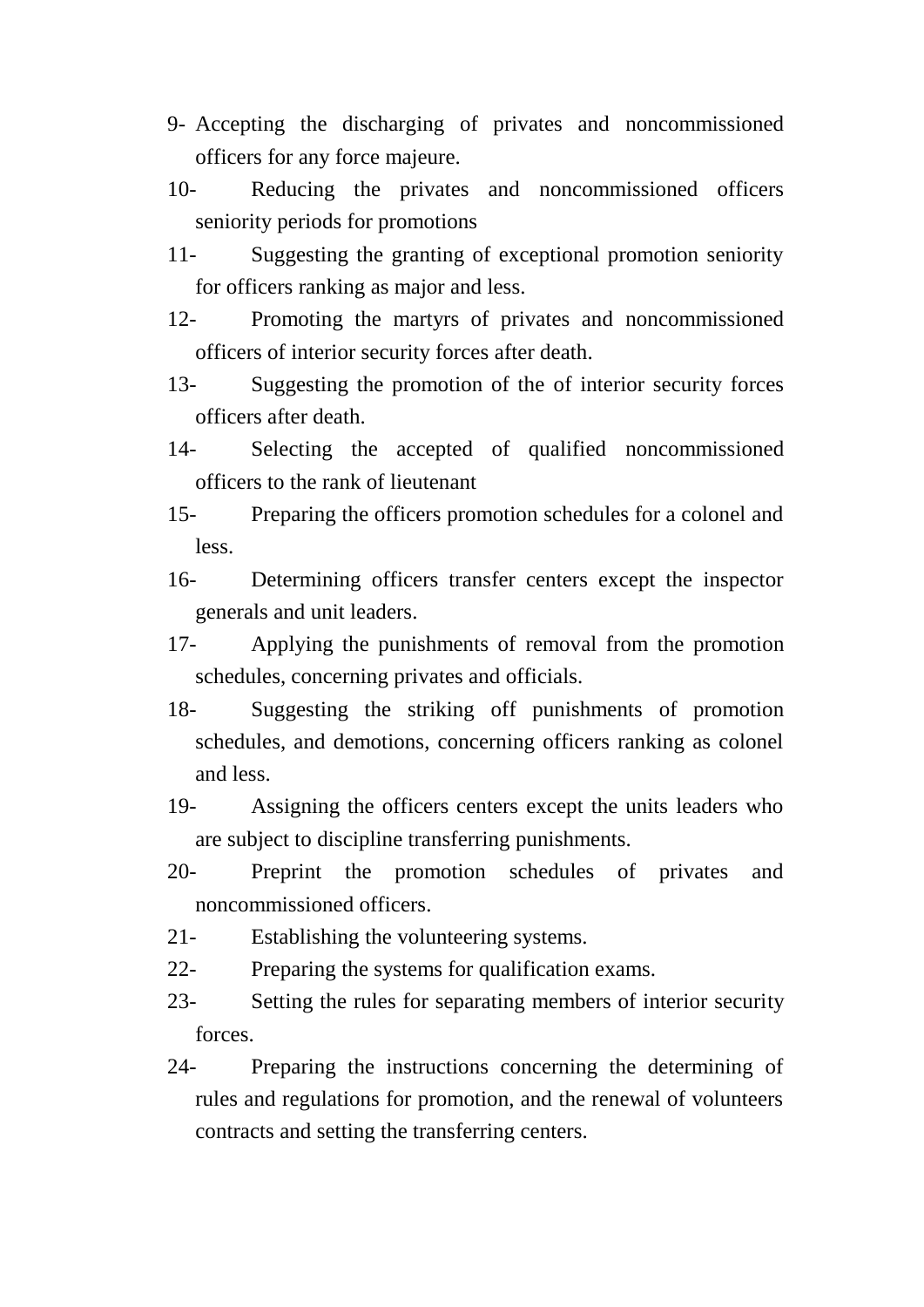25- Returning the members whose volunteers contracts were terminated, to the service.

**Article twenty first**: 1- the commanding council shall take the decisions thereof unanimously or by the majority of eight votes minimum

**2**- Any one who shall take other decisions against the majority shall justify his opinion at the session minute.

**Article twenty second**: 1- the decisions taken by the commanding council unanimously or by the majority of eight votes minimum for the cases listed in the items 20-25 of article twenty of this law, and shall be immediately valid, with sending copies of the same to the minister of interior for review.

2- The decisions made by the council unanimously in the cases listed at the other items of article twenty shall be immediately valid, with sending copies of the same to the minister of interior for review.

If such decisions were taken by a majority of more than eight votes and above, then it shall be send to the ministry of interior who shall:

- a- Either verifying the same within one week of the depositing date and shall be valid immediately.
- b- Not verifying the same and returning them to the council at the specified period, consequently they shall be automatically valid.
- c- Or not verifying the same and returning them within the one week period along with justifying decision to the council to reconsider the same, then the council shall review the same in one week period of the date of receiving them, and shall send the resolutions taken after the second review to the minister of interior. Whereas, the minister shall have the right to verify them within one week from the depositing date, or to refer the same to the prime minister to take the final decision in that regard.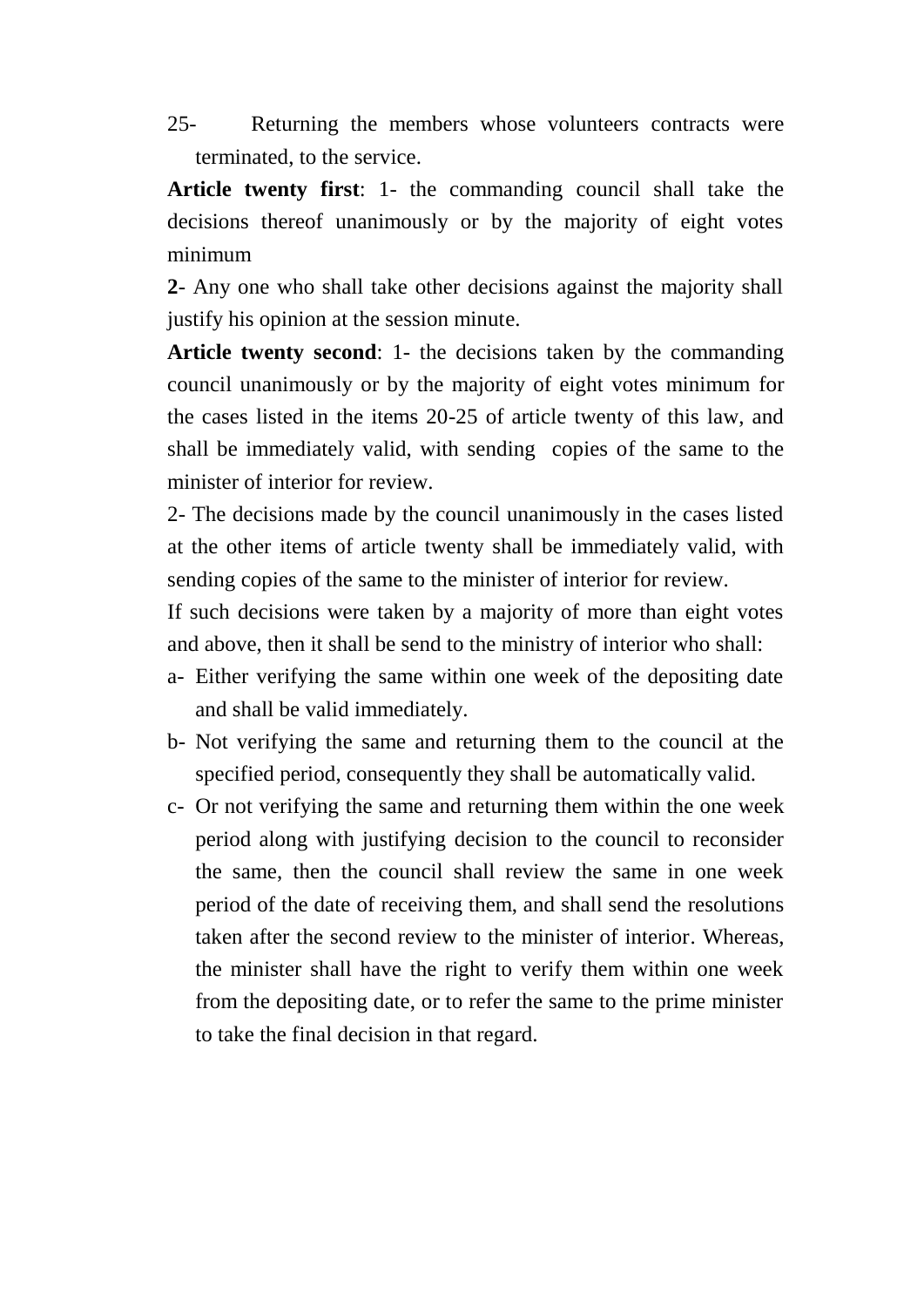# **Second section The interior Security Council**

**Article twenty third:** in addition to the administrations comprising the ministry of interior, a permanent council for interior security shall be established consisting of:

- 1- central council consisting of: chairman
- the minister of interior
- the attorney general at the court of cassations
- governor of Beirut city members
- The commander of the army or his representative in the emergency security cases preventing his personal attendance.
- The director general of the interior security forces.
- The director general of general police.
- Leading officer of interior security forces ranking as major and above shall be appointed by a decree of the minister of interior, having reviewed the opinion of the director general of interior security forces.
- 2- Sub council at all the governorates consisting of: secretary
	- the governor chairman
	- the appellate attorney general
	- The military area commander. The members
	- The commander of territorial police squad or the commanders of territorial police squads in the governorate.
	- The responsible security officer at the governorate.
	- Secretary General of the governorate. Secretary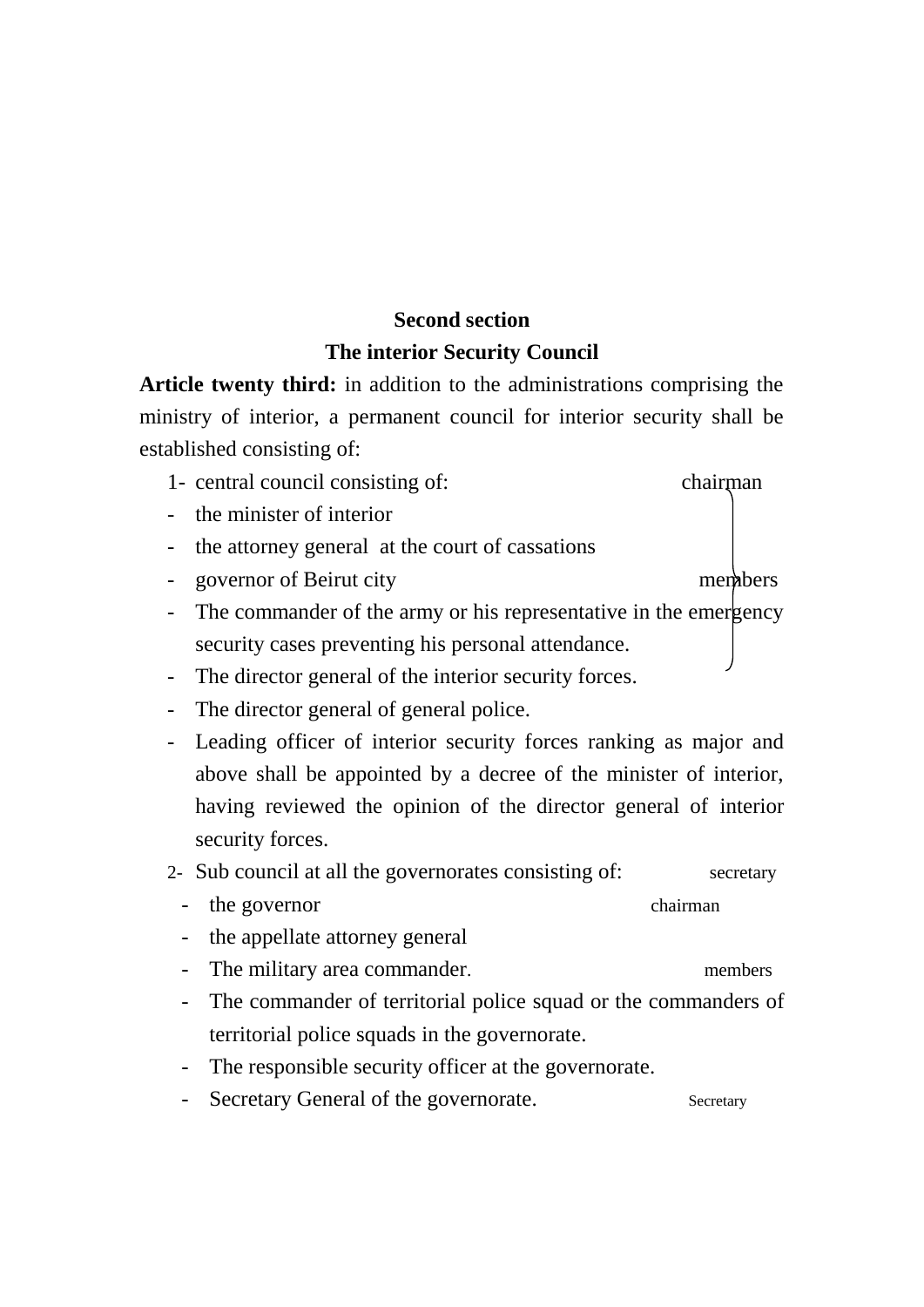**Article twenty fourth**: a permanent secretary shall be attached to central council, presided by the council secretary and assisted by number of the ministry of interior personnel.

**Article twenty fifth**: 1- the central council shall undertake the following assignments:

- a- Studying and discussing the security affaires.
- b- Exchanging data amongst the bodies presented in the council.
- c- Coordination amongst such bodies.
- d- Taking the resolutions and proper recommendations when necessary concerning the scope of authorities and the responsibilities of such bodies, as per the laws and regulations in force.

2- The sub councils shall undertake the determined obligations of the central council in all governorates.

**Article twenty sixth**: the central council and the sub councils shall held meetings, according to a call of the chairman thereof once each month.

Moreover, the chairman shall be liable to call any person he may think fit to attend the council meetings.

**Article twenty seven**: the assignments of the council secretary shall be as follows:

- A- Receiving data of bodies represented in the council, and analyzing, evaluating, classifying and following up the same.
- B- Depositing the results of these data evaluation by the council chairman and the competent references which the latter shall determine including the ones represented in the council.
- C- Preparing the council sessions and organizing the minutes thereof, and following up the execution of the resolutions and recommendations implemented.

**Article twenty eighth**: the minutes of applying the regulations of this section shall be determined if necessary by resolution of the minister of interior.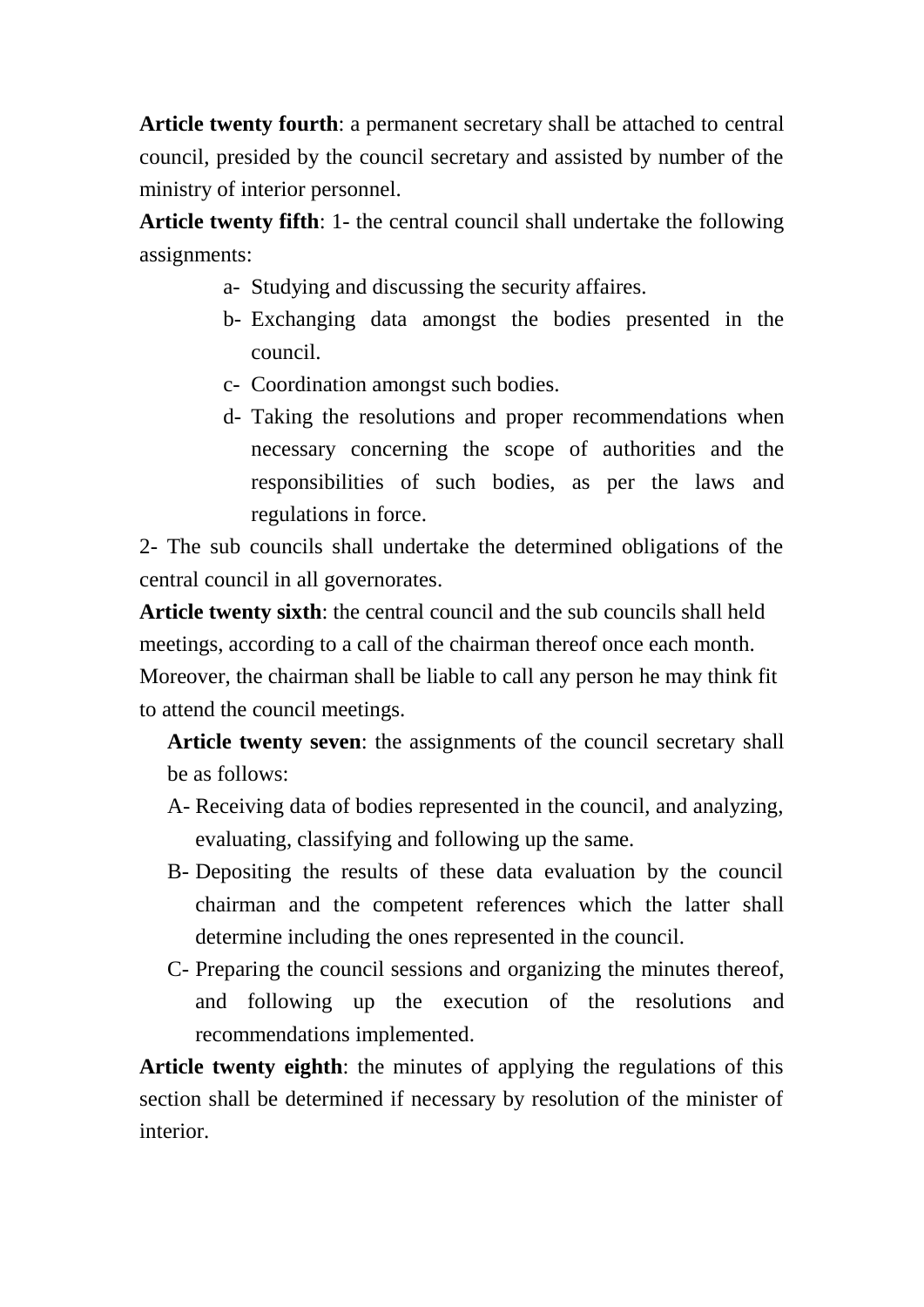### **Second part**

# The general system of interior security forces.

### **First section**

# **The status if privates and noncommissioned officers First chapter**

## **The hierarchy of privates and noncommissioned officers**

**Article twenty ninth:** The hierarchy of privates and noncommissioned officers shall be as follows:

- trainee policeman

- Policeman for workers in Beirut police units and the Embassies, administrations and public institutions security body, and juridical policeman for workers at the juridical police unit, and policeman for workers at the general directorate and the general investigating department and all units.

- Corporal
- Trainee sergeant
- Sergeant
- Staff sergeant
- Adjutant
- Staff adjutant
- Qualified
- Senior qualified

The trainee policemen, policemen, juridical policemen, policemen and corporals the privates' category, and the trainee sergeant, staff sergeants, adjutants, staff adjutants, qualified and senior qualified the noncommissioned officers.

**Article thirty**: each privates and noncommissioned officers shall have the right of command his subordinates, in case of equal ranks the command shall be to senior rank, and incase of the equal seniority at the same rank, then the seniority of the previous rank and so on until the inferior rank of the ranks in the body, if the seniority was equal at the inferior rank then the commanding right shall be to the earlier in service. In case of rank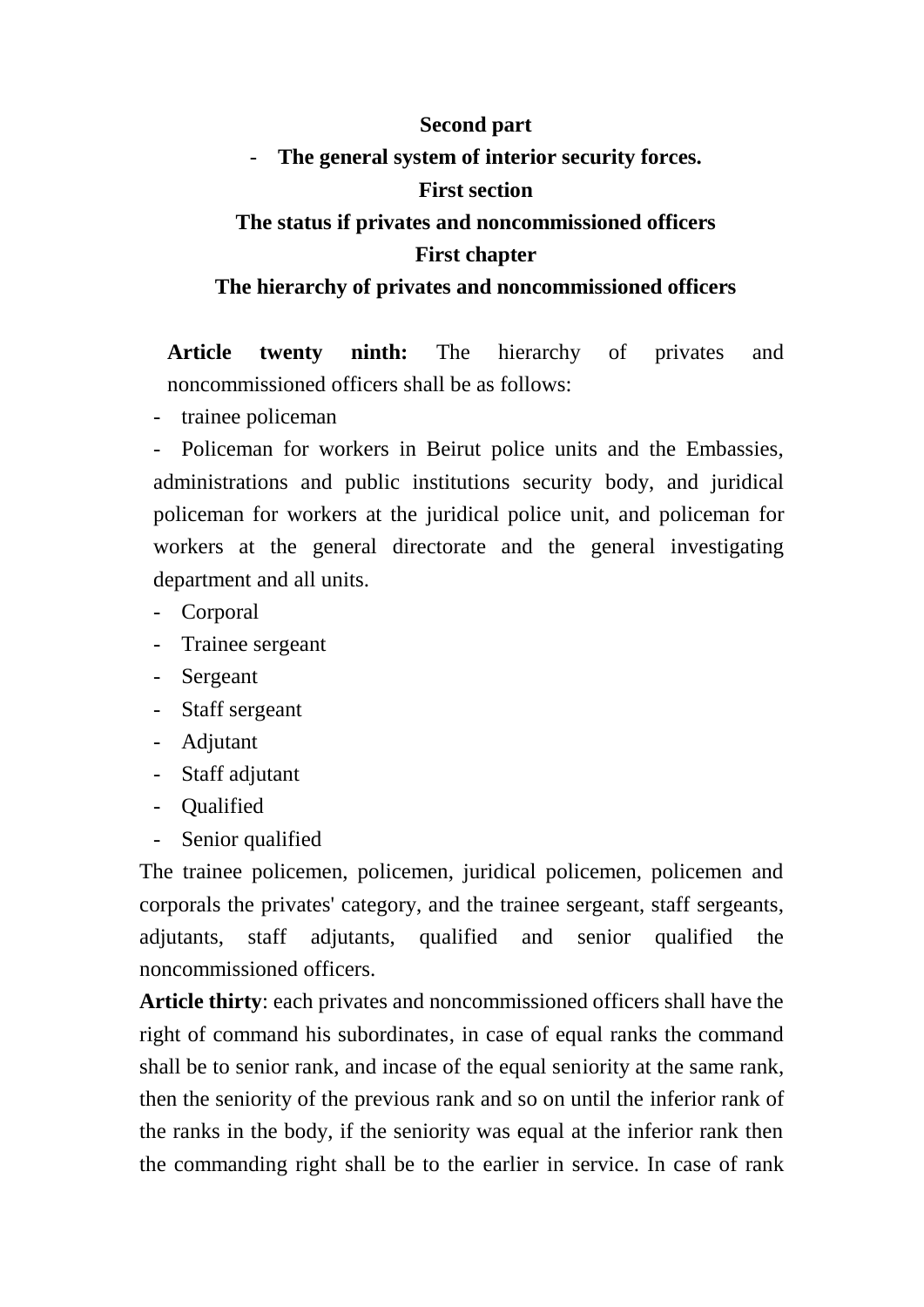equality amongst the volunteers and the members of actual service, then the commanding right shall be for the senior in the actual service in the same rank.

### **Chapter two**

### **Volunteering privates and noncommissioned officers**

**Article thirty first:** the trainee policemen shall be taken from the Lebanese through volunteering as per the specified terms in the upcoming articles, and shall be appointed by resolution of the commanding council in the scope of the general counting, and the director general shall sign the volunteers' contracts with the concerned parties.

**Article thirty second**: the volunteering trainee policemen amongst the desiring persons according to the following privileges:

- 1- Of the actual service in the army or the recruits, provided that, they have spent one year minimum of service.
- 2- Of the former of the interior security forces members and the army soldiers not demobilized for dispensary reasons, concerning the demobilized for health causes they shall be referred to the health investigating committee to verify the termination of the reasons causing the demobilization.
- 3- Of the sons and brothers of the interior security forces members or former army members who have died or suffered from permanent disability in the line of duty.
- 4- Of the sons of interior security forces members or the army members at the actual service or the sons of who have died or suffered from permanent disability in the line of duty.
- 5- Of the sons of interior security forces members or the former army members, provided that, the father was not demobilized for disciplinary reasons.
- 6- Of all civilians.

Such privileges shall be given through additional grades to be added to the contest grades stated at article 34 of this law, and to be defined in the volunteering system stated at article 46 of this law.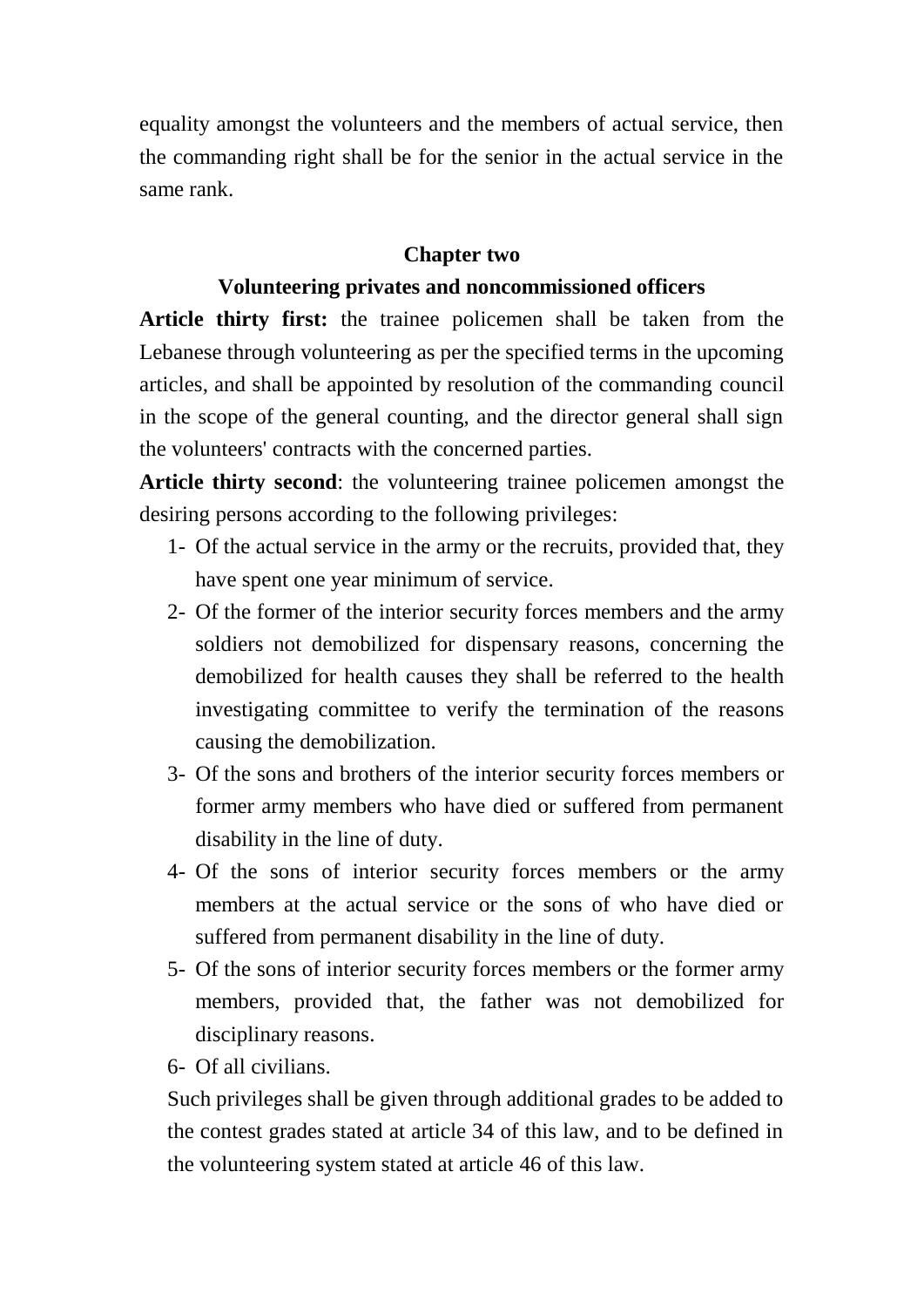**Article thirty third**: the applicant for volunteering shall fulfill the following conditions:

- **1-** To be Lebanese for at least ten years..
- **2-** That he shall conclude eighteen years on the  $31<sup>st</sup>$  of December of the year of commencing the contest, and not above thirty years for the civilians, and thirty five for the soldiers of the actual service in the army.
- **3-** That he shall acquire a physical fitness qualifying him for the service at the interior security forces.
- **4-** That he have concluded and acquired the elementary education stage.
- **5-** he is minimum 164 cm tall for the holders of Lebanese baccalaureate – the second division at least or equivalent, or the holders of the technical baccalaureate or the soldiers of the actual service in the army
- And 167 cm for the rest of candidates.
- **6-** He shall acquire all his civil rights and not charged with any offence or offence attempt whatsoever, or a disgracing delict or any attempt of disgracing delict, or any imprisonment for a period exceeding six months, moreover such rules shall apply to the person who was rehabilitated and make use of the general or special amnesty.

Any of the following shall be deem as disgraceful delict:

Theft, deception, breach of trust, embezzlement, bribery, rape, intimidation, forgery, using forgery, immoral offenses stated at the seventh section of the general penal law, drawing cheque without provision, false testimony, perjury, drugs offences.

- **7-** That he shall be of good morals, nonalcoholic or drug addict or gambler, or not a member or in cooperation with any unauthorized party.
- **8-** That he did not practice as a civilian any disgraceful occupation.
- **9-** In case he was a member of former army soldier or the recruits or a former interior security force member, he shall acquire in addition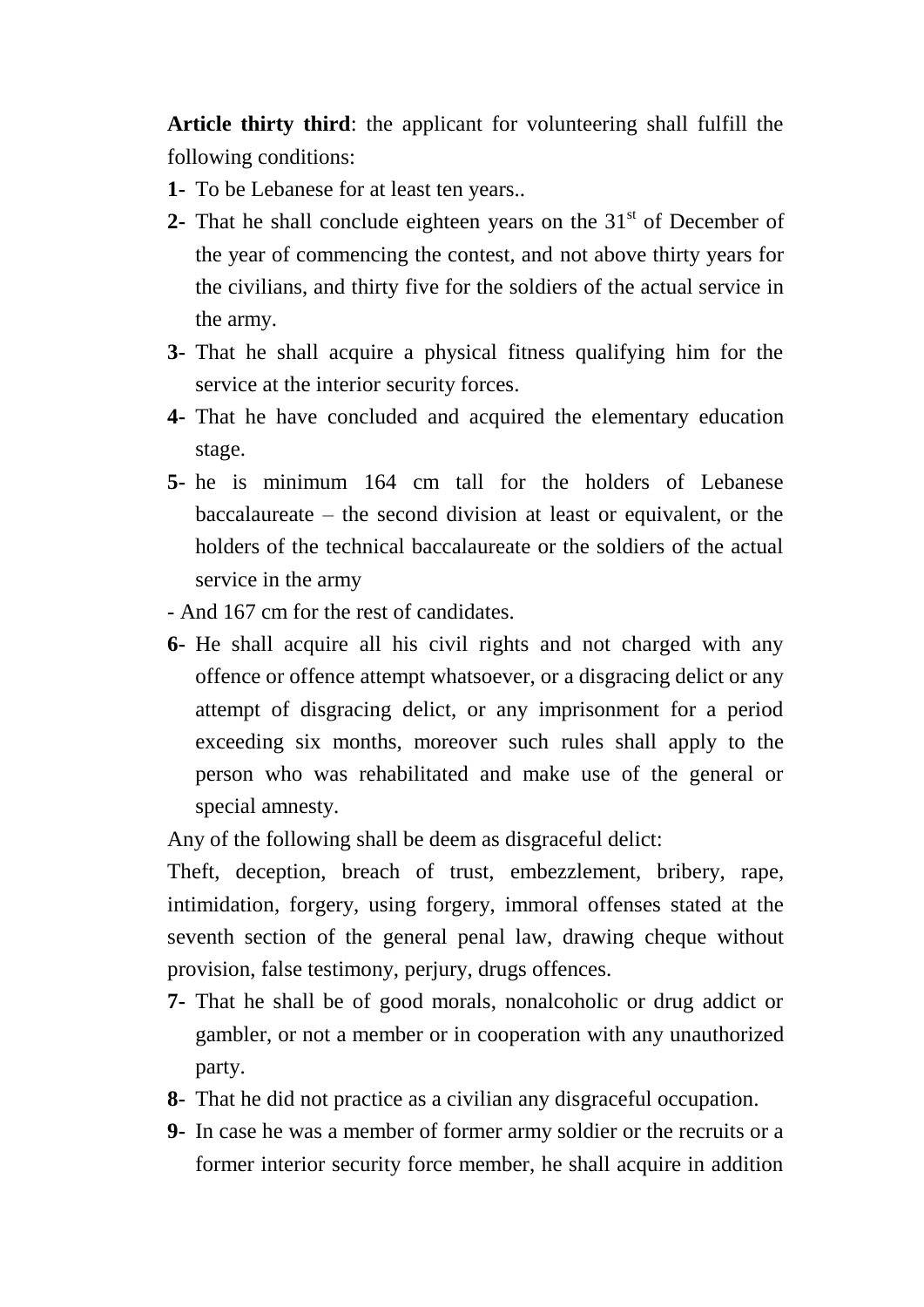to the previous conditions a certificate of good conduct, if his service in his last vocation enabling him to acquire the said certificate upon demobilization.

**Article thirty fourth**: the volunteering applicants shall be subject to a practical contest at the level of the end of the elementary education stage, and the results shall be recorded in the volunteer file as per article 38 of this law.

**Article thirty fifth**: any contest shall be void for any who refuses the result thereof, regardless of the period between two consecutive contests, this principle shall be applied to all the connects stated in this law to be made for privates and noncommissioned officers.

**Article thirty sixth: 1-** the director general and the accepted students shall sign the volunteers' contracts for five years, as from their joining the interior security forces.

3- The volunteer shall be deem as from his contract signature, as a trainee policeman for a maximum period of one year, where he shall be subject to the valid rules and regulations at the interior security forces, and shall have no right to request the revokeing of his volunteer contract after the completion of the preparation course, unless for reasons approved by the commanding council.

**Article thirty seventh**: the file of each volunteering applicant shall include the following:

- information submitted buy the applicant
- a copy of an individual record statement.
- A copy of his judicial records and a statement concerning the availability of any juridical demand.
- A list of the stages of his army services as well as the grades he acquired if any.
- A copy of all his scientific certificates, or a school statement showing his academic grade.
- Any other document may demonstrate the qualification of the student.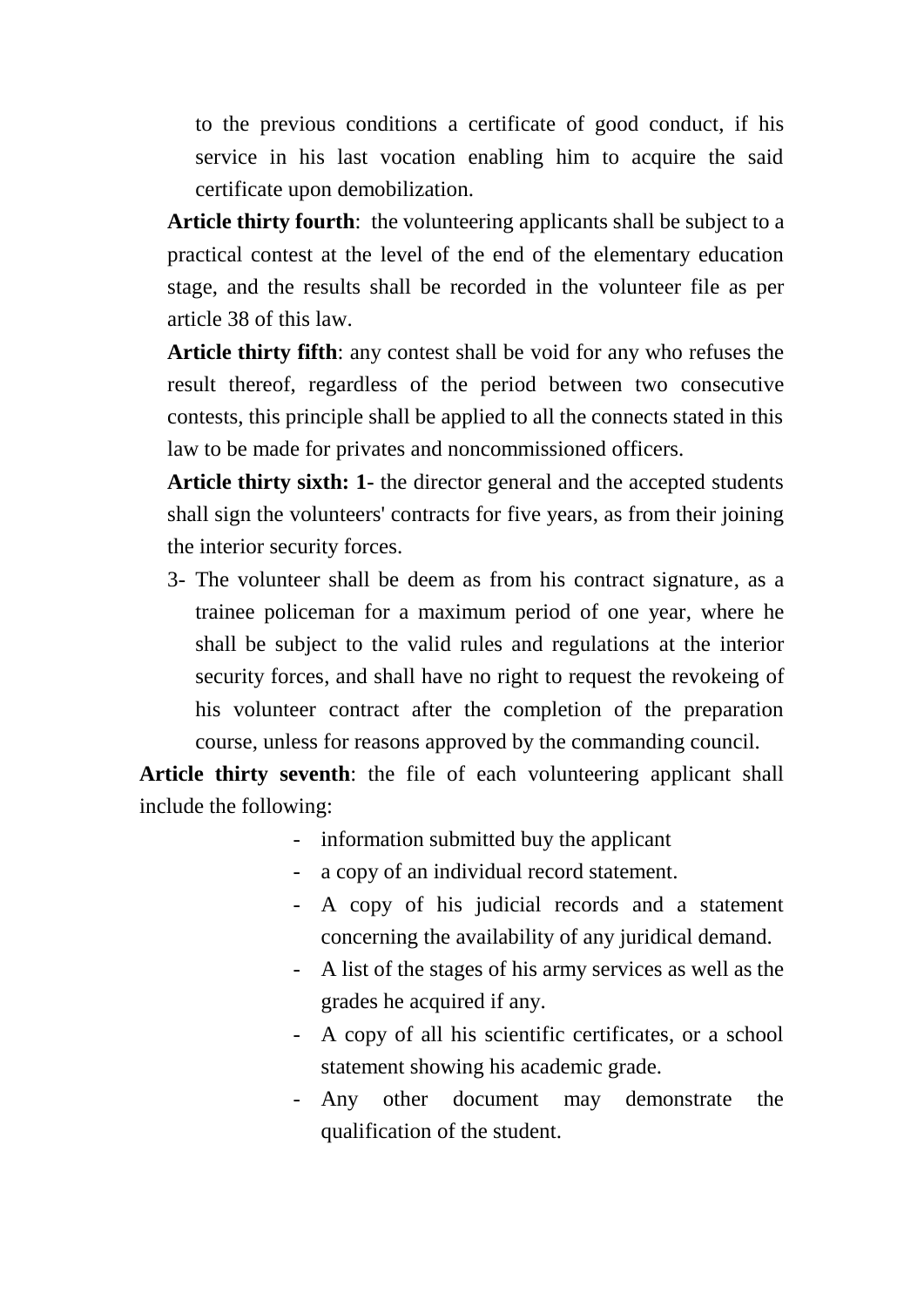**Article thirty eighth**: the accepted students shall be joining the institute to conclude a military and vocational preparing course, for a period of no les than 4 months, and such military course may be held at one of the training centers in the army as per the request of the director general and the approval of the army commander

**Article thirty ninth**: the trainee policemen contracts may be cancelled according to the suggestion of the institution head, and as per the resolution of the commanding council in one of the following case:

- 1- Disciplinary or health causes.
- 2- As a result of the non satisfactory course in the interior security forces or the army.
- 3- If it was proven that the applicant submitted untrue information in application that may lead to reject his application ]
- 4- If the applicant committed any cheating whatsoever during the contest.
- 5- For any force majure.

At any of the above-mentioned cases the applicant may not demand any damages for the period the have spent at service.

**Article forty**: the trainee policeman shall be appointed as policeman as per the resolution o the director general, either at the conclusion of the preparing course at the institution or at the end of the one year training period stated in item 2 of article 36 of this law.

Article forty one: the trainee sergeant may be assigned as volunteers according to the privilege stated at article 32 of this law

**Article forty first**: trainee sergeants may be recruited a\pursuant to the privilege stated at article 36 of this law from the civilians and interior security forces members and army members, provided always that, they shall acquire at least the Lebanese baccalaureate - the second division or any official equivalent, as for the interior security forces members at the actual service the Lebanese baccalaureate – the first division or any official equivalent shall be required.

Article forty second: theses students shall be subject to as contest at the level of the Lebanese baccalaureate - second division and the accepted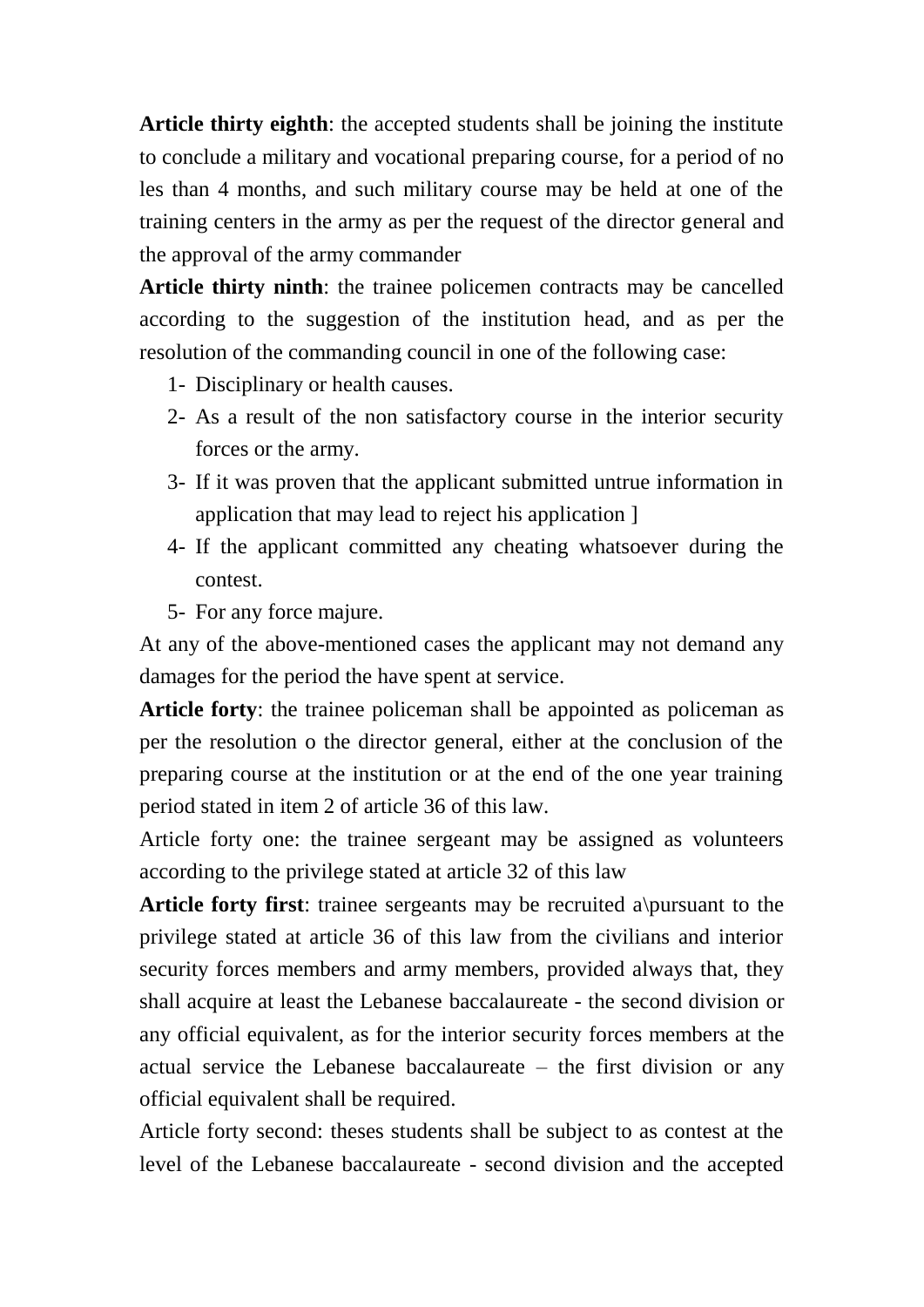shall be pursuant to decision of the commanding council within the staff limits, and the recruiting contracts thereof shall be signed by the director general and shall be joining the institution to follow a military and vocational preparing course for six months minimum.

Article forty third: 1- the military preparing course may be performed after the request of the director general and the approval of the army command, at any of the training centers in the army, the director general may reduce the period of the military preparing course or cancel the same in total for the accepted students of interior security forces members and army members at the actual service, or the formers.

2- For the periods of their volunteers' contracts and termination thereof, the trainee sergeants shall be subject to the rules stated in the article 36 and 39 of this law.

3- The volunteer of these members shall deem after signing his volunteer contract as a trainee sergeant for maximum period of one year and subject to the rules and regulations in force on all the interior security staff members.

4- The trainee sergeant shall be appointed a sergeant pursuant to a decision of the director general upon, either the completion of the preparing course at the institution, or by the end of the training period of one year stated in the above-mentioned item 3

**Article forty fourth: T**he trainee policemen and trainee sergeant failing the final exam of the preparing course shall be subject to another course, and this course shall not be counted as seniority period for promotion.

In case the trainee policemen failing to the second time they shall be legally demobilized pursuant to a decision of the director general, and in case of the trainee sergeant failing for the second time they shall have the option to either appointed as a policeman or to be demobilized as per the decision of the director general.

**Article forty fifth**: upon the appointment of the trainee policemen and trainee sergeant they shall swear before the commander the following oath: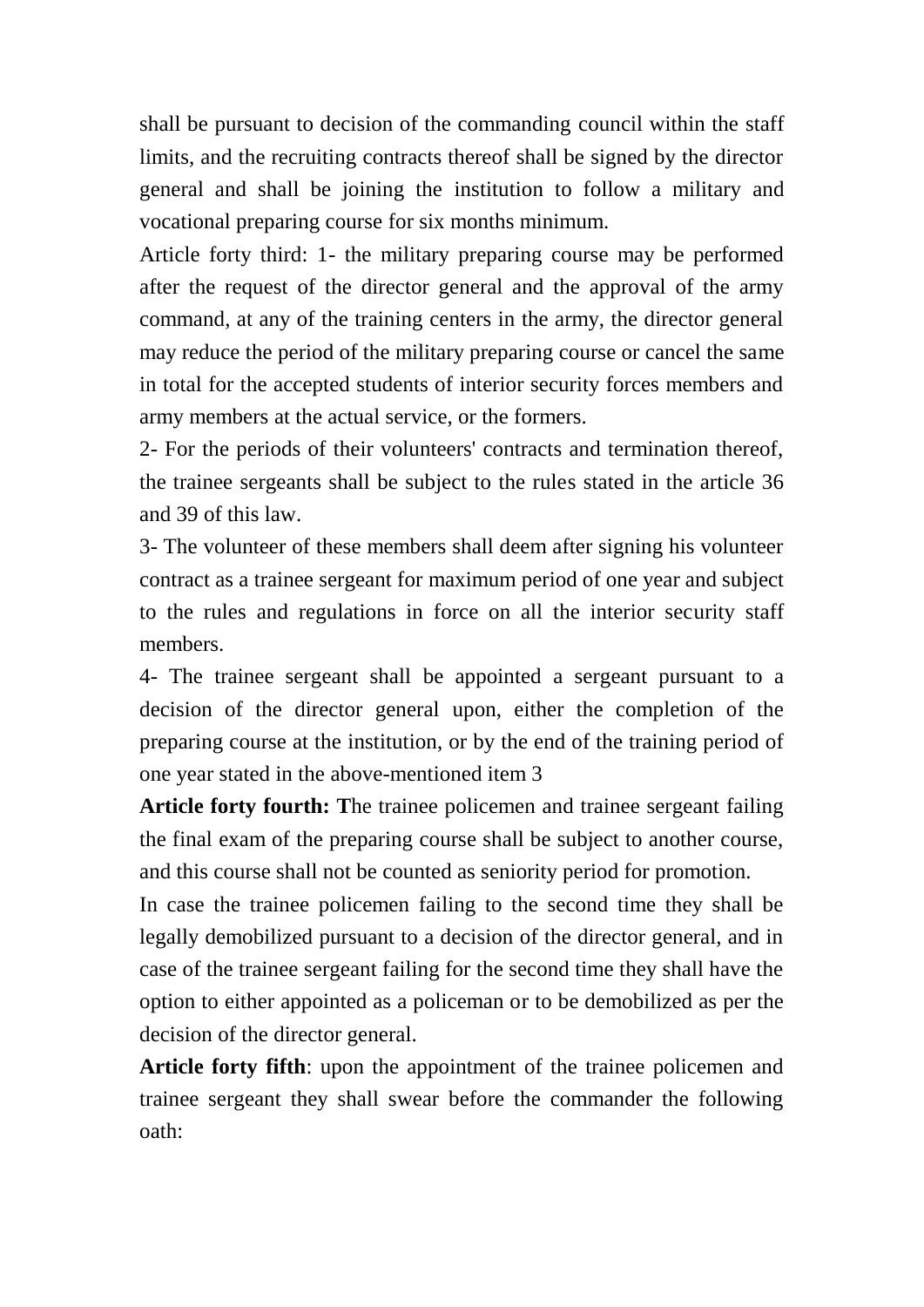"I swear with my God, Homeland and Honor to obey my superiors at all the matters related to services, and shall not breach the honor esteem, and not using the power I was granted , unless in the course of order enforcement and law implementation"

**Article forty sixth**: 1- the volunteering system shall be established to the trainee policemen and trainee sergeants as per the decision of commanding council.

2- The preparing courses programs and the period thereof for the members stated at the previous item shall be determine as per the decision of the director general according to the suggestion of the insinuation leader.

**Article forty seventh**: the trainee policemen after the completion of the preparing course shall be joining the units of order keeping forces and establishing security for at least two years, but such rule shall not be breached for the specialists and the ones serving at the interior security forces or the army and acquired appreciation, therefore they may be transferred to any other unit before the completion of this period.

**Article forty eighth**: the trainee sergeant immediately after the completion of the preparing course shall be joining the units.

**Article forty ninth**: The privates and noncommissioned officers, who have demobilized from the interior security services for non disciplinary causes, may be returned to the service by the director general for one time only if the following conditions were fulfilled:

- 1- They have fulfilled the conditions stated in article 33 of this law.
- 2- They have acquired a certificate of good conduct.
- 3- They have not completed forty years, and the same shall be only determined by the age mentioned at their files.
- 4- They have served at least two years at the interior security forces after their appointment.
- 5- They were demobilized for at least five years at the time of submitting their applications.
- 6- Concerning the demobilized for health reasons they shall fulfill in addition to the above mentioned conditions, the approval by the